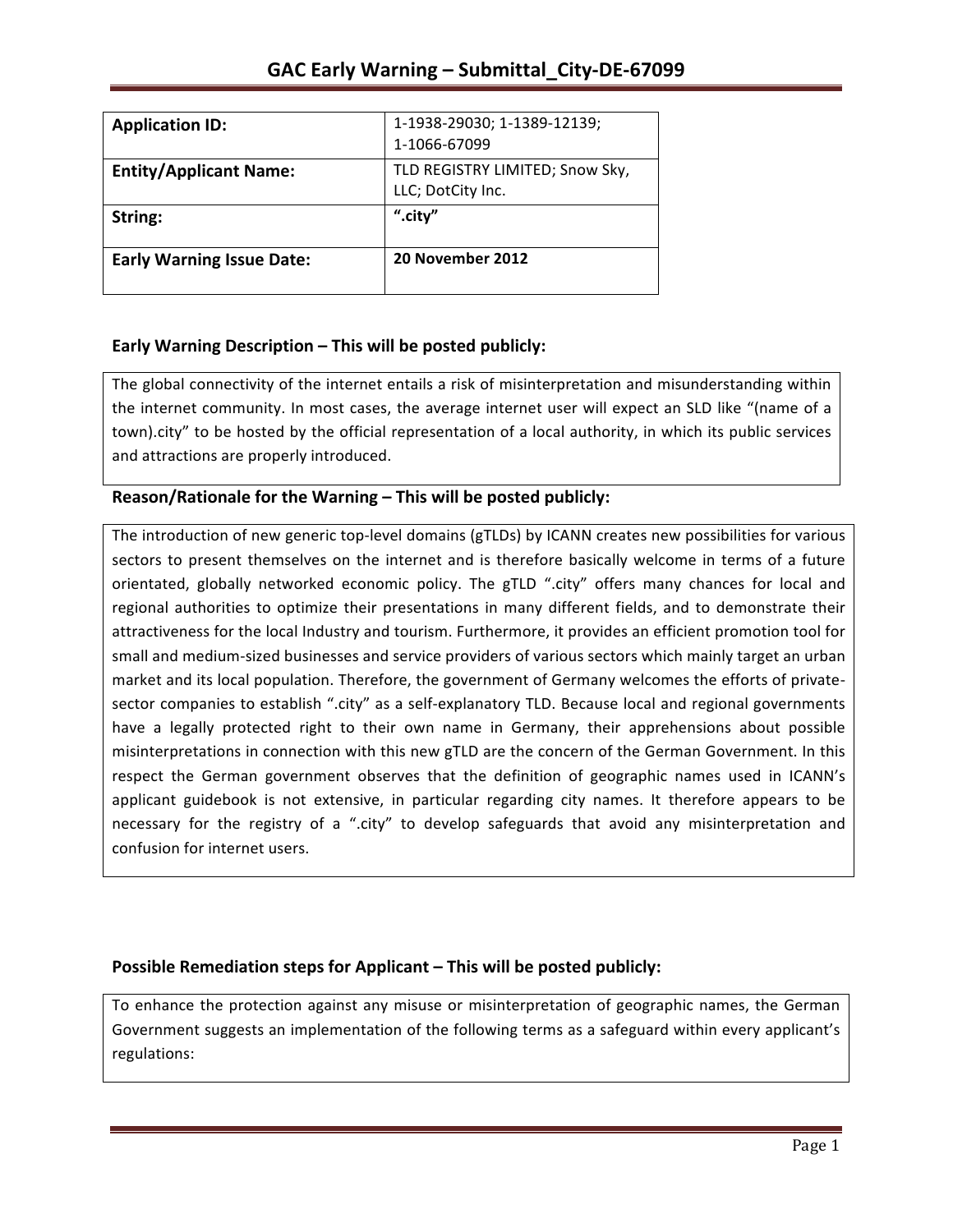- For all SLDs which contain the name of a city or community the applicant must provide a letter of approval or permission from the respective local authority
- Court decisions concerning the use of city names as SLDs are binding for both registry and registrant, in particular will the SLD in question be treated accordingly.
- If the legal ownership of a SLD is challenged in court, there must be a record at the registry to prevent the current holder from selling on the rights to the SLD, thus making it impossible from the plaintiff to assert his claim

### Further Notes from GAC Member(s) (Optional) – This will be posted publicly:

The government of Switzerland supports this EW (see also the attached e-mail correspondence).

# **INFORMATION FOR APPLICANTS**

## **About GAC Early Warning**

The GAC Early Warning is a notice only. It is not a formal objection, nor does it directly lead to a process that can result in rejection of the application. However, a GAC Early Warning should be taken seriously as it raises the likelihood that the application could be the subject of GAC Advice on New gTLDs or of a formal objection at a later stage in the process. Refer to section 1.1.2.4 of the Applicant Guidebook (http://newgtlds.icann.org/en/applicants/agb) for more information on GAC Early Warning.

## **Instructions if you receive the Early Warning**

**ICANN** strongly encourages you work with relevant parties as soon as possible to address the concerns voiced in the GAC Early Warning.

### **Asking questions about your GAC Early Warning**

If you have questions or need clarification about your GAC Early Warning, please contact gacearlywarning@gac.icann.org. As highlighted above, ICANN strongly encourages you to contact gacearlywarning@gac.icann.org as soon as practicable regarding the issues identified in the Early Warning.